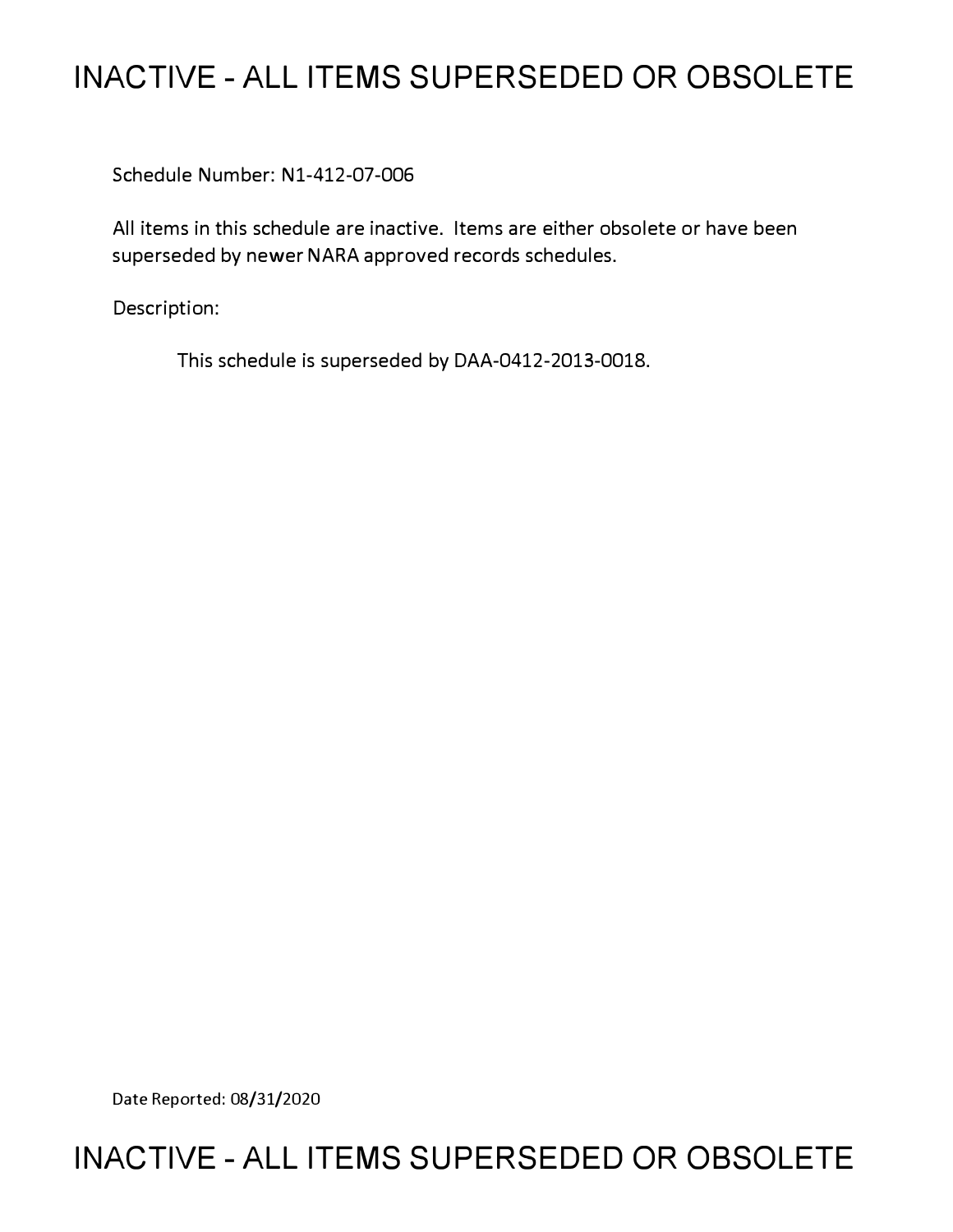| <b>REQUEST FOR RECORDS DISPOSITION AUTHORITY</b>                                                                                                                                                                                                                                 |                     |              | <b>JOB NUMBER</b>                                                                                                            |                                |  |  |
|----------------------------------------------------------------------------------------------------------------------------------------------------------------------------------------------------------------------------------------------------------------------------------|---------------------|--------------|------------------------------------------------------------------------------------------------------------------------------|--------------------------------|--|--|
| To: NATIONAL ARCHIVES and RECORDS ADMINISTRATION (NIR)<br>WASHINGTON, DC 20408                                                                                                                                                                                                   |                     |              | 7)1-412-07-6<br>,<br>11-15-2006<br><b>DATE RECEIVED</b>                                                                      |                                |  |  |
| 1 FROM (Agency or establishment)                                                                                                                                                                                                                                                 |                     |              | <b>NOTIFICATION TO AGENCY</b>                                                                                                |                                |  |  |
| U.S. Environmental Protection Agency                                                                                                                                                                                                                                             |                     |              |                                                                                                                              |                                |  |  |
| 2 MAJOR SUBDIVISION                                                                                                                                                                                                                                                              |                     |              |                                                                                                                              |                                |  |  |
|                                                                                                                                                                                                                                                                                  |                     |              | In accordance with the provisions of 44 U.S.C.<br>3303a,<br>disposition request,<br>the<br>including                         |                                |  |  |
| 3 MINOR SUBDIVISION                                                                                                                                                                                                                                                              |                     |              | amendments, is approved except for items that may<br>marked Adisposition not approved= or<br>be<br>Awithdrawn≅ in column 10. |                                |  |  |
| 4 NAME OF PERSON WITH WHOM TO CONFER                                                                                                                                                                                                                                             | ر<br>5 TELEPHONE    | <b>DATE</b>  |                                                                                                                              | ARCHIVIST OF THE UNITED STATES |  |  |
| John B. Ellis                                                                                                                                                                                                                                                                    | 202-566-1643        |              | 411802                                                                                                                       | Alla Weinter                   |  |  |
| retention periods specified; and that written concurrence from the General Accounting Office, under the provisions of Title 8 of the<br>GAO manual for Guidance of Federal Agencies,<br>is not required;<br>is attached; or<br>SIGNATURE OF AGENCY REPRESENTATIVE<br><b>DATE</b> | has been requested. | <b>TITLE</b> |                                                                                                                              |                                |  |  |
| 'ob<br>John B. Ellis                                                                                                                                                                                                                                                             |                     |              | Agency Records Officer                                                                                                       |                                |  |  |
| 8. DESCRIPTION ØF ITEM AND PROPOSED DISPOSITION<br>7. Item<br><b>No</b>                                                                                                                                                                                                          |                     |              | 9. GRS OR SUPERSEDED<br>10 ACTION TAKEN<br>(NARA USE ONLY)<br><b>JOB CITATION</b>                                            |                                |  |  |
|                                                                                                                                                                                                                                                                                  |                     |              |                                                                                                                              |                                |  |  |
| EPA 478 RCRA Generators, Transporters, and<br><b>TSD Facilities Files</b>                                                                                                                                                                                                        |                     |              |                                                                                                                              | N1-412-94-4/17                 |  |  |
|                                                                                                                                                                                                                                                                                  |                     |              |                                                                                                                              |                                |  |  |
|                                                                                                                                                                                                                                                                                  |                     |              |                                                                                                                              |                                |  |  |
|                                                                                                                                                                                                                                                                                  |                     |              |                                                                                                                              |                                |  |  |
|                                                                                                                                                                                                                                                                                  |                     |              |                                                                                                                              |                                |  |  |
|                                                                                                                                                                                                                                                                                  |                     |              |                                                                                                                              |                                |  |  |
|                                                                                                                                                                                                                                                                                  |                     |              |                                                                                                                              |                                |  |  |
|                                                                                                                                                                                                                                                                                  |                     |              |                                                                                                                              |                                |  |  |
|                                                                                                                                                                                                                                                                                  |                     |              |                                                                                                                              |                                |  |  |

NWML

- 32

 $\mathcal V$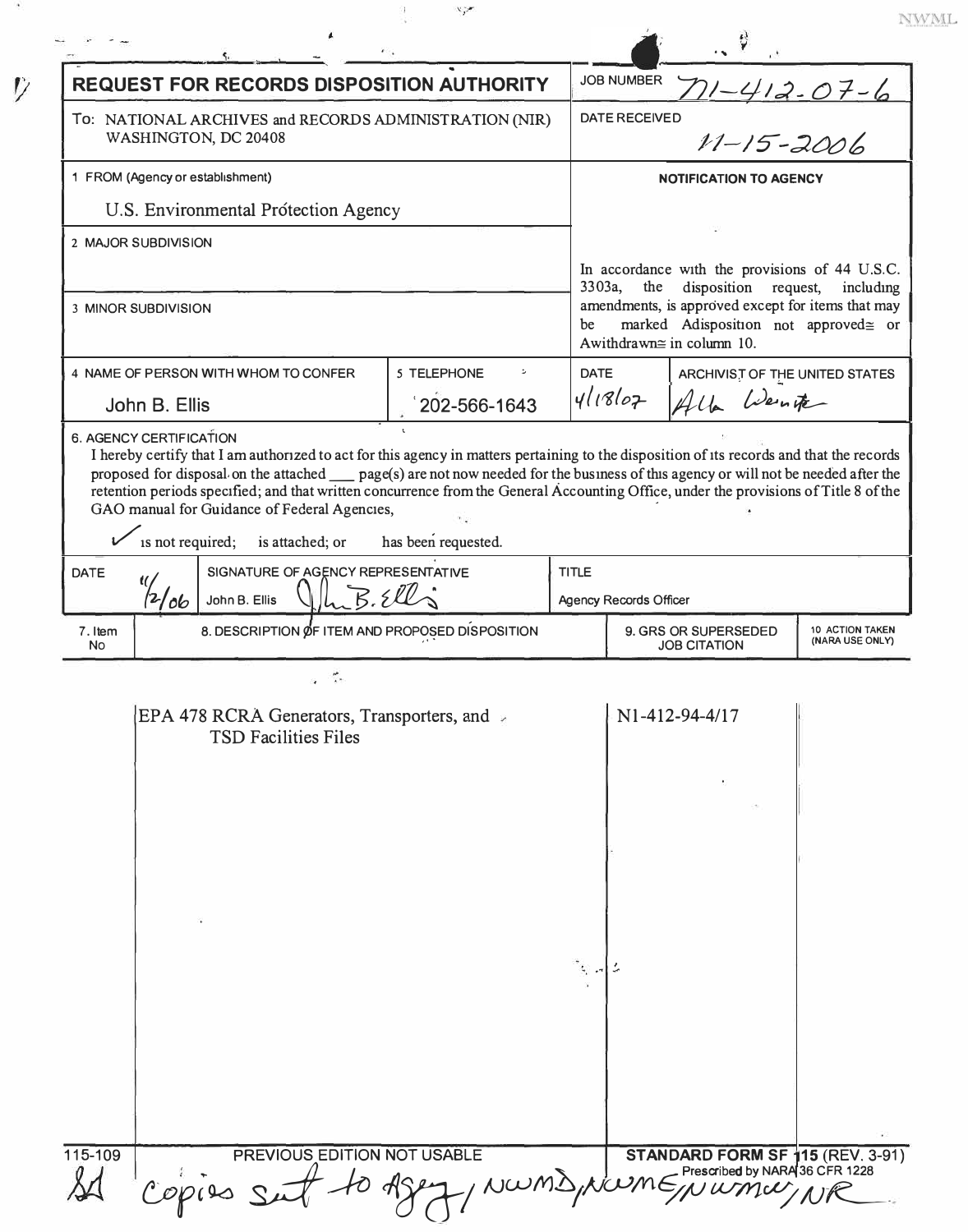$\ddot{\cdot}$ 

## **EPA Records Schedule 478**

**Status:** Final, 02/29/2008

**Title:** RCRA Generators, Transporters, and TSD Facilities Files

**Program:** RCRA

V

**Applicability:** Agency-wide

**Function:** 108-025-05 - Manage Risks from Wastes

#### **NARA Disposal Authority:**

This schedule authorizes the disposition of the record copy in any media (media neutral), excluding any records already in electronic form. Records designated for permanent retention must be transferred to the National Archives in accordance with NARA standards at the time of transfer.

•  $N1-412-07-6$ 

#### **Description:**

Records relate to generators, transporters, and TSD (treatment, storage and disposal) facilities as required by Subtitle C of the Resource Conservation and Recovery Act (RCRA). Includes notification forms, permit applications and modifications, background and supporting documentation, public notices, drafts and final permits, comments and records of public meetings, fact sheets, exception reports, appeals, import and export notifications, closure and post-closure documents, inspection reports, court orders, manifests, delistings, correspondence, financial assurance documents, records relating to interim status, and other related records. Also includes Regional Off-Site Contact (ROC) records related to facilities approved to receive CERCLA wastes, including phone logs, inspection reports, and related records.

#### **Disposition Instructions:**

**Item a(1):** RCRA land disposal permits - Nonelectronic

- **Permanent**
- Close inactive records at permit renewal or termination.
- Transfer to the National Archives 20 years after file closure. If record is microform, destroy paper after quality assurance is completed.

**Item a(2):** RCRA land disposal permits - Electronic

- **Permanent**
- Close inactive records at permit renewal or termination.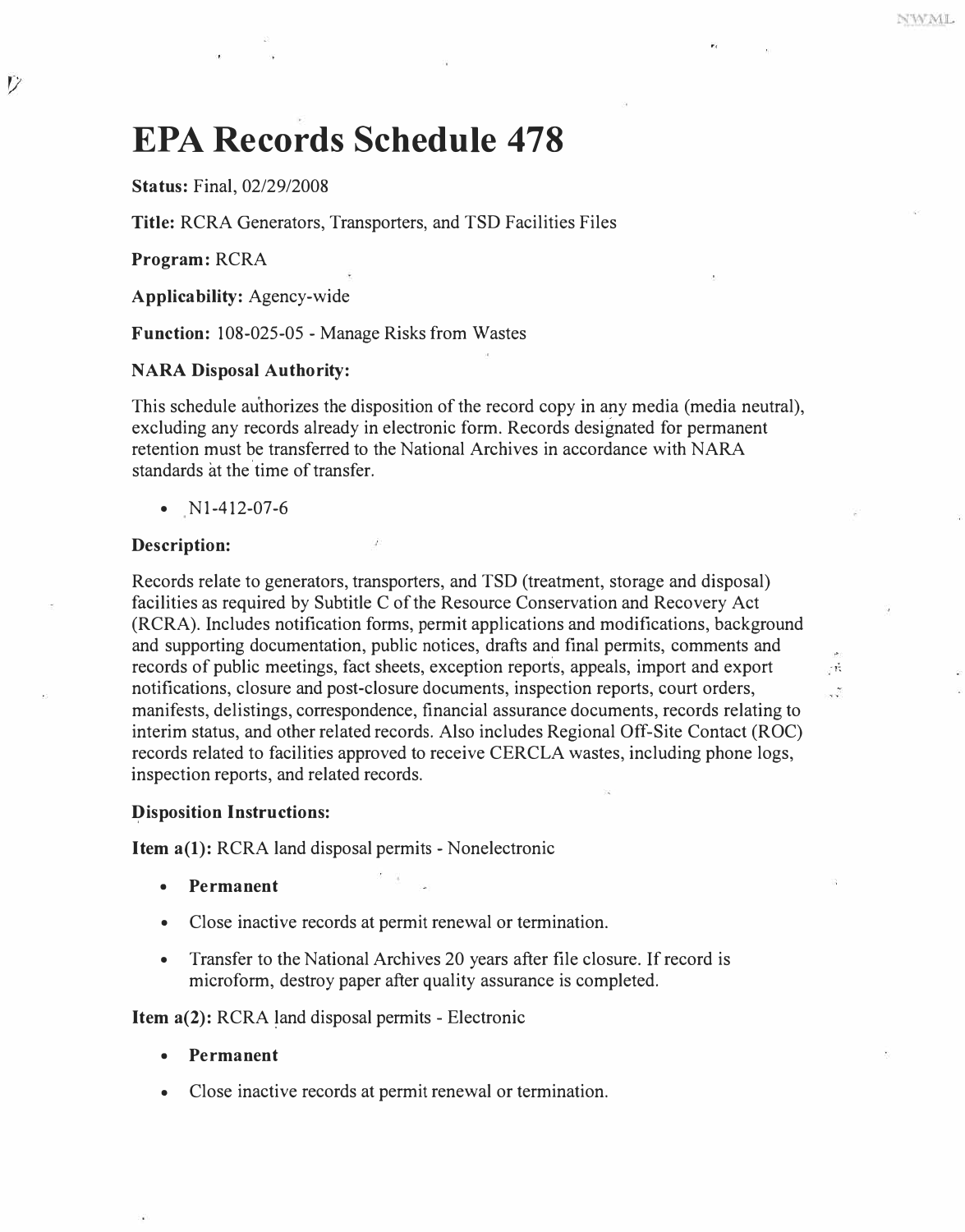**• Transfer to the National Archives 5 years after file closure with any related documentation and external finding aids, as specified in 36 CFR 1228.270 or standards applicable at the time.** 

**Item a(3): RCRA land disposal permits - Electronic copy of records transferred to the National Archives** 

**• Disposable**

 $\epsilon$  and  $\epsilon$ 

*1/* 

- **Close file upon transfer to the National Archives.**
- **Delete after electronic record copy is successfully transferred to the National Archives.**

**Item b: Other permits for generators, transporters, and TSD facilities** 

**Includes facilities that comply with regulations without following the usual permitting process.**

- **Disposable**
- **Close inactive records at permit renewal or termination.**
- **Destroy 10 years after file closure.**

## **Guidance:**

**If authorized states maintain disposable records for retention periods identified above, the program office may decide to review the records in the state offices rather than maintain copies in regional offices and destroy the copies it receives. If recordkeeping requirements (e.g., what records to keep and how long to keep them) for authorized states are not covered in EPA regulations, the requirements should be established in a memorandum of agreement.** 

**Draft permits may be destroyed after the effective date of the final permit.** 

**Notification forms that, have been withdrawn or canceled prior to issuance of a permit and TSDs that have not gone through the permitting process are subject to the same retention as the permits. Regional offices may determine the appropriate file closure for notification and other files for which a permit will not be issued.** 

**If land disposal permits are included or combined with other permits, they may be separated, if practical and volume warrants.** 

**Records may include financial assurance documents, "ability to pay" documents, and negotiable instruments such as letters of credit and stock certificates. Original negotiable instruments must be protected and kept in fireproofed locked containers such as a safe. Copies of the negotiable instruments may be kept in the related files.** 

**Copies of historically significant documents may be filed in program development files, EPA 145.**